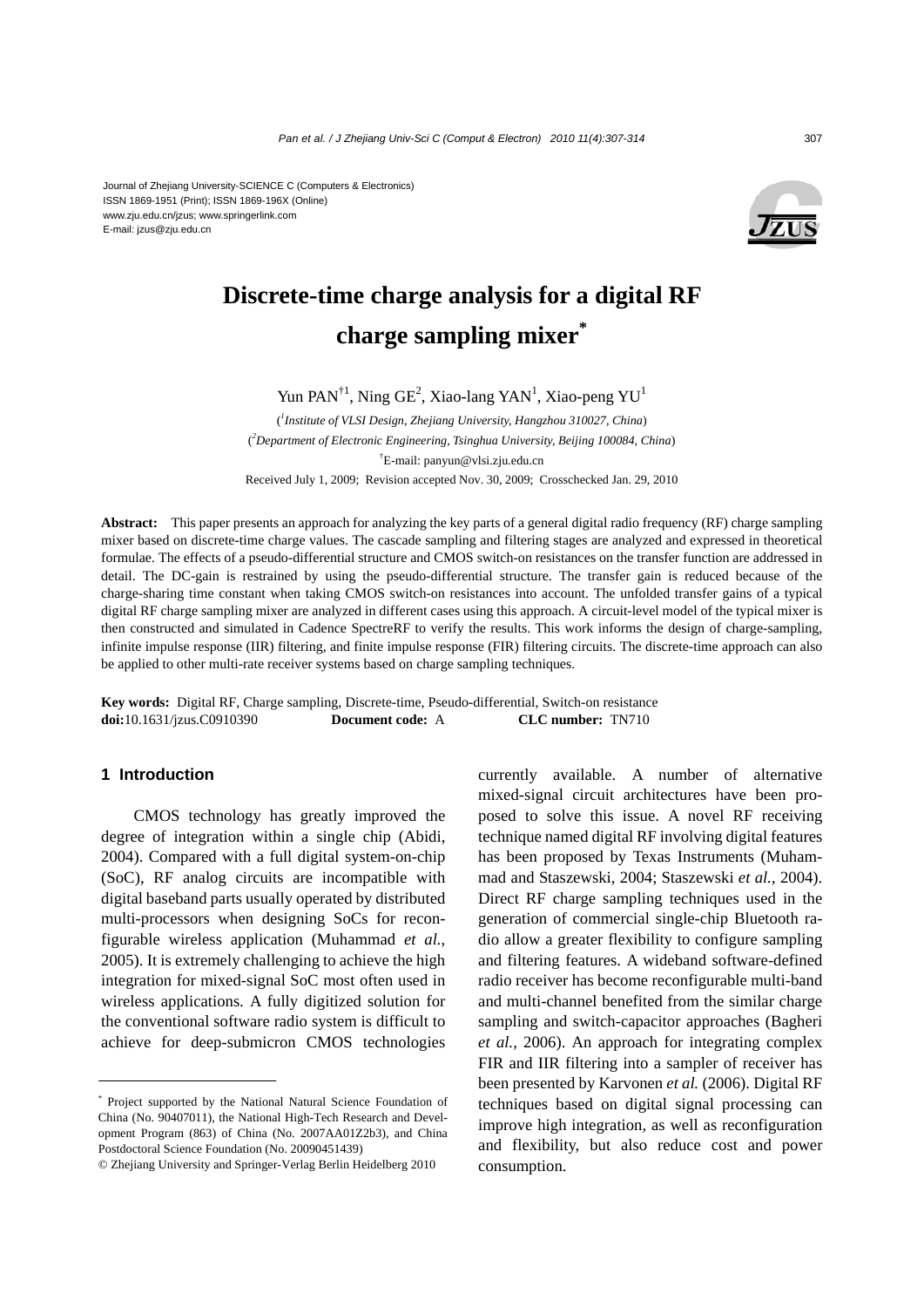Based on recent fundamental theories of digital RF working principles, some attractive advantages of charge sampling over voltage sampling have been discussed by Xu and Yuan (2000). Staszewski *et al*. (2005) and Ho *et al.* (2006) presented the ideal formulae for some parts of the digital RF charge sampling mixer. They did not, however, consider the impact of CMOS switch-on resistances when analyzing the filtering functions. Xu and Yuan (2005) included the factor of CMOS switch-on resistances between drain and source when analyzing circuit noise performance during the charge sampling process. Chen *et al.* (2007) analyzed the incomplete charge sharing problem based on the work of others (Staszewski *et al.*, 2005; Xu and Yuan, 2005; Ho *et al.*, 2006) who analyzed various aspects of digital RF circuits using continuous-time domain or frequencydomain methods of traditional analog RF analysis. Digital RF techniques have special properties, however, compared to analog RF. Digital circuits are used in RF design to help reduce the complexity of the receiver system, and improve the flexibility of reconfiguration. Therefore, the mixed architecture of digital RF requires new approaches to support circuit analysis. Discrete-time signal processing in downsampling and filtering is one of the most important features of digital RF, different from traditional RF.

In this paper, an approach based on discretetime charge signal processing is presented to analyze digital RF charge sampling mixers. Discrete-time charge signals, instead of continuous-time voltages, are used for analyzing the characteristics of digital RF mixers. This approach provides the basic theory for analyzing RF front-end including integration, sampling, and filtering in digital domain. Hence, the whole system of software-defined receivers, including digital RF front-end with baseband, can be described easily in unified digital form, which is helpful for architecture optimization, evaluation, and reconfiguration of receivers. The effects of the pseudodifferential structure and CMOS switch-on resistances on unfolded transfer gains are addressed in detail using this discrete-time method. Furthermore, the unfolded transfer gain of a typical digital RF mixer is also achieved through a mixed-signal circuit model constructed in Cadence SpectreRF to verify the proposed approach.

# **2 Digital RF charge sampling mixer architecture**

A typical architecture of digital RF charge sampling mixers can be summarized as four circuit parts composed of a low-noise trans-conductance amplifier (LNTA), a sampling switch, a switchcapacitor (SC) filter and a digital control unit (DCU) (Fig. 1). The RF voltage signal received is amplified by the LNTA and consequentially converted to RF current signal. Then the current signal is split into I/Q paths and integrated on a sampling capacitor at the local oscillator (LO) rate. The sampling rate of the charge signal is decreased to intermediate frequency (IF) through successive decimations under the control of the DCU. The SC filter provides necessary anti-aliasing filtering to guarantee receiving specifications. In general, the SC is reset and pre-charged to a desired voltage to compensate DC-offset at the beginning of charge sampling. A group of multi-rate and multi-phase clocks generated by the DCU are used to control the SC to implement right decimating and filtering functions. The values of the capacitors and clock frequencies are determined by a trade-off analysis of anti-aliasing specifications, receiving bandwidth, sampling rates, noise figures and so on.



**Fig. 1 Architecture of a general digital RF charge sampling mixer** 

# **3 Discrete-time charge value analysis approach**

As Fig. 1 shows, the received, desired signals of a digital RF charge sampling mixer are transmitted and handled mainly in the form of charges stored in capacitors. The charge values at any sampling instant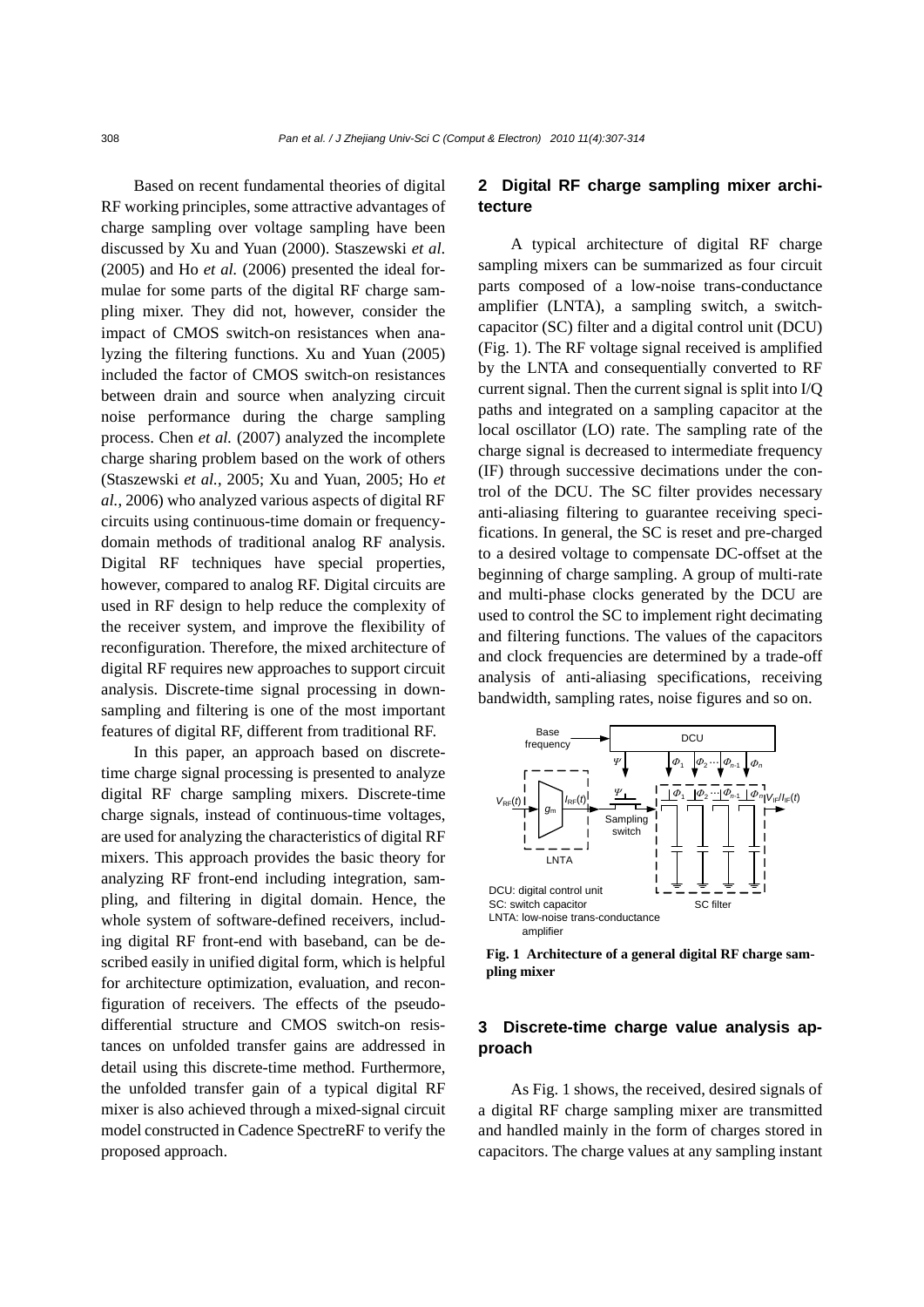are important for analyzing and evaluating the transfer functions of the digital RF receiver. At any other time they are not too much a concern. Analysis of the received charge signals is based on discrete-time at the sampling instant. According to sampling theorems, this approach reduces the complexity of evaluating the transfer function in continuous-time domain while keeping the same results. In this section, an analysis is carried out for pseudo-differential integration and sampling, and switch-capacitor filtering. Then, the unfolded transfer gain of a typical digital RF charge sampling mixer is presented.

## **3.1 Pseudo-differential charge integration and sampling**

The signal processing of pseudo-differential charge integration and sampling is composed of the LNTA with the sampling switch, the former two stages of the general digital RF charge sampling mixer shown in Fig. 1. The typical architecture in real circuits for the implementation of this signal processing is shown in Fig. 2 where  $g_m$  is the trans-conductance gain,  $C_s$  is the sampling capacitor and  $V_{RF}(t)$  is the received RF voltage.



**Fig. 2 Typical architecture of the pseudo-differential charge integration and sampling** 

Let  $T_s$  be the LO period, and  $\sigma$  be the continuous integration time in a sampling period. The output voltage  $V_{c+}(t)$  of the positive half-circuit can be expressed as

$$
V_{c+}(nT_{s} + \sigma) = \frac{g_{\rm m}}{C_{s}} \int_{nT_{s}}^{nT_{s} + \sigma} V_{\rm RF}(t) \mathrm{d}t, \ 0 \le \sigma \le T_{s}. \quad (1)
$$

The discrete-time method mentioned above is used to analyze the circuit. The values of the accumulated charge on the sampling capacitor needed to be concerned are only located at each sampling instant  $n_s$ . An impulse train  $V_{\text{nc}+}(t)$  with the coefficient amplitudes of the impulses equal to the samples of  $V_{c+}(t)$  at any sampling instant  $nT_s$  is constructed. It means  $V_{\text{nc+}}(t)$  has contains all useful charge information of  $V_{c+}(t)$  in discrete-time domain. Therefore, from Eq.(1),  $V_{nc+}(t)$  can be expressed as

$$
V_{\text{nc+}}(t) = \frac{g_{\text{m}}}{C_{\text{s}}}\left(V_{\text{RF}}(t)\otimes h(t)\right) \sum_{n=-\infty}^{+\infty} \delta(t - nT_{\text{s}}), \quad (2)
$$

where  $h(t)$  is the intermediate variable, which is given by

$$
h(t) = \begin{cases} 1, & 0 \le t \le \sigma, \\ 0, & \text{elsewhere.} \end{cases}
$$
 (3)

As the same principle, the output voltage  $V_{\text{nc}−}(t)$  of the negative half-circuit can be expressed as

$$
V_{\text{nc-}}(t) = \frac{g_{\text{m}}}{C_{\text{s}}}(V_{\text{RF}}(t - T_{\text{s}} / 2) \otimes h(t)) \sum_{n=-\infty}^{+\infty} \delta(t - nT_{\text{s}}).
$$
 (4)

Therefore, the output voltage of the pseudodifferential charge integration and sampling can be expressed as

$$
V_{\text{pseudo}}(t) = \frac{g_{\text{m}}}{C_{\text{s}}} \Big( V_{\text{RF}}(t) \otimes h_{\text{p}}(t) \Big) \sum_{n=-\infty}^{+\infty} \delta(t - n_s), \quad (5)
$$

where  $h_p(t)$  is given by

$$
h_{p}(t) = h(t) - h(t - T_{s} / 2). \tag{6}
$$

The transfer function in frequency-domain is

$$
H_{\rm p}(f) = \frac{(1 - e^{-j2\pi f \sigma})^2}{j2\pi f},
$$
\n(7)

where  $\sigma = T_s/2$ . The output charge at discrete-time sampling instants can be expressed in frequencydomain as

$$
V_{\text{pseudo}}(f) = \frac{g_{\text{m}}}{T_{\text{s}}C_{\text{s}}} \sum_{k=-\infty}^{+\infty} V_{\text{RF}}(f - kf_{\text{s}})H_{\text{p}}(f - kf_{\text{s}}), \quad (8)
$$

where  $f_s = 1/T_s$ .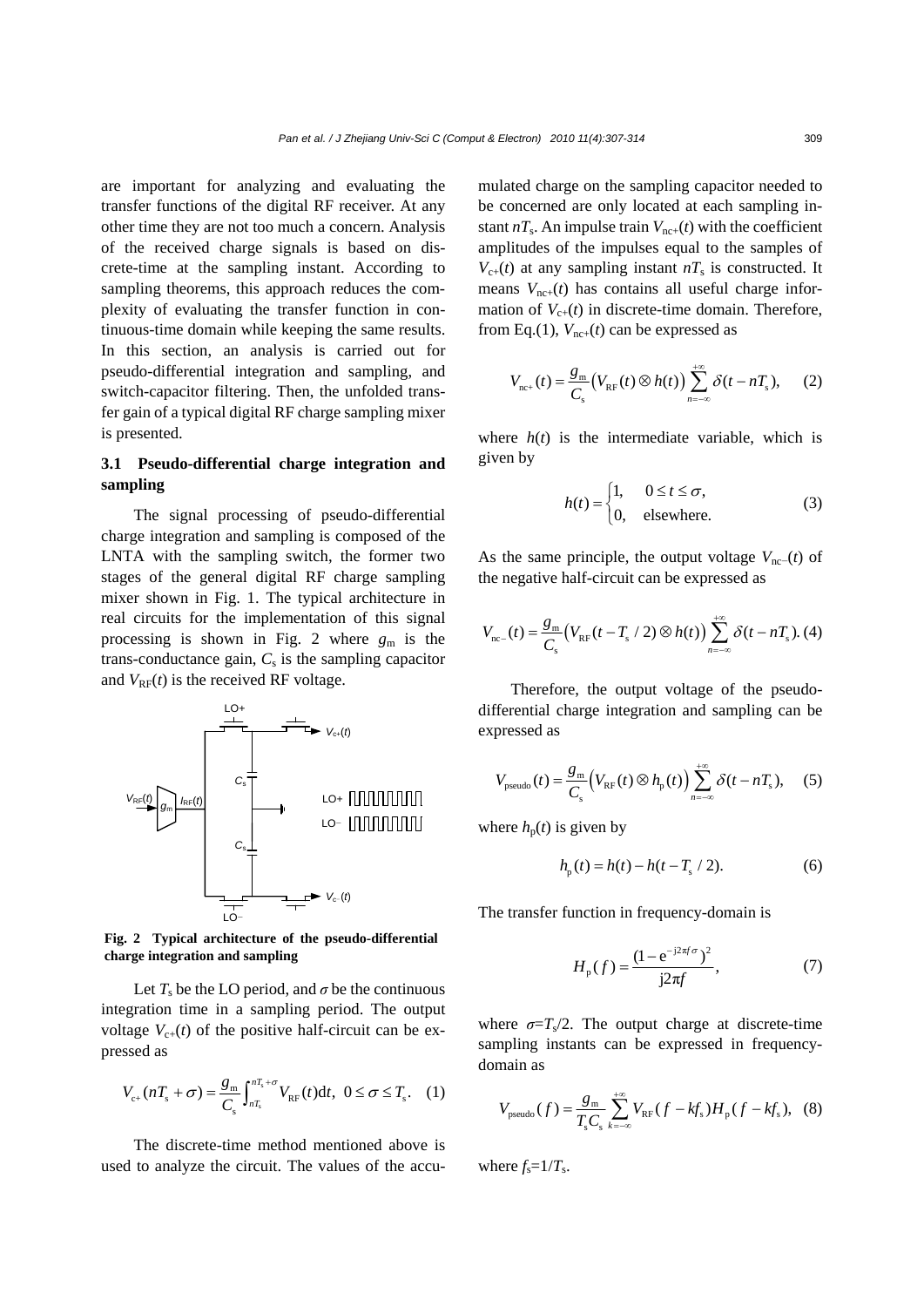Considering the base-band frequency when *k=*0 in Eq. (8), the transfer gain in frequency-domain is shown in Fig. 3. The maximum gain is located at 0.74*f<sub>s</sub>*. As Fig. 3 shows, the amplification rate of the transfer gain from zero frequency to −3 dB frequency is close to 20 dB/dec, while the attenuation rate for the envelop curve of the side-band peak is equal to −20 dB/dec. The charge integration and sampling pre-provides partial anti-alias filtering for the digital RF charge sampling mixer besides sampling and mixing. Compared with the analysis by Xu and Yuan (2005), the DC-gain is reduced by about 60 dB as the result of the pseudo-differential architecture, and the bandwidth of −3 dB is about 0.8*f*s.



**Fig. 3 Transfer gain of the pseudo-differential charge integration and sampling** 

## **3.2 Switch-capacitor filter with switch-on resistances**

The SC filter is the main part of a general digital RF charge sampling mixer, which provides anti-alias filtering and decimating through transmitting charges stored on one capacitor to another sequentially under the control of the DCU. The CMOS switches of the SC filter circuit have switch-on resistances between drain and source (Xu and Yuan, 2005; Chen *et al.*, 2007). However, the effects of CMOS switch-on resistances are generally omitted for the complexities of analysis and computation. The FIR and IIR filtering processes described by Staszewski *et al.* (2005) and Ho *et al.* (2006) should be re-formulated when the switch-on resistances are not negligible. We also adopt this analysis method in discrete-time domain to reduce analysis complexities, and achieve more precise results by considering the effects of CMOS switch-on resistances, because only the charge at each sampling instant is useful for the final output of the SC filter.

#### 3.2.1 Temporal moving average circuit

The typical SC filter of a general digital RF charge sampling mixer is composed of the temporal moving average (TMA) circuit and the spatial moving average (SMA) circuit. A typical positive half-circuit with corresponding switch control timing of TMA circuits is shown in Fig. 4. The charge and readout operations are cyclically rotated on *m* rotating capacitors. The switches are turned on one-by-one from  $\Phi_1$  to  $\Phi_m$ . This architecture guarantees that a certain rotating capacitor will be in the operation of integration and readout every *N* LO cycles. The whole operation is repeated every *mN* LO cycles. Let *C*H, *C*R, and *R*on be the history capacitor, the rotating capacitor, and the CMOS switch-on resistance, respectively. Let  $Q_{CH}(t)$  and  $Q_{CR}(t)$  be the charge values of the history capacitor and the rotating capacitor. The period of LO in Fig. 4 is  $T_s$ .



**Fig. 4 Typical positive half-circuit of temporal moving average (TMA)**

According to the Kirchhoff theorem, the circuit shown in Fig. 4 has a set of equations as follows:

$$
Q_{\text{CH}}(nT_s + \sigma) = \int_{nT_s}^{nT_s + \sigma} \lambda (nT_s + \sigma - t) I_{\text{RF}}(t) dt
$$
  
+  $\lambda (nT_s + \sigma) [Q_{\text{CH}}(nT_s) + Q_{\text{CR}}(nT_s)],$  (9)

$$
Q_{CR}(nT_s + \sigma) = \int_{nT_s}^{nT_s + \sigma} \beta(nT_s + \sigma - t) I_{RF}(t) dt
$$
  
+  $\beta(nT_s + \sigma)[Q_{CH}(nT_s) + Q_{CR}(nT_s)],$  (10)

$$
\lambda(t) = \frac{C_{\rm H}}{C_{\rm H} + C_{\rm R}} \left( 1 + \frac{C_{\rm R}}{C_{\rm H}} e^{-t/\tau} \right),\tag{11}
$$

$$
C_{\rm H} + C_{\rm R} \left( C_{\rm H} \right)'
$$
 (12)  

$$
\beta(t) = \frac{C_{\rm R}}{C_{\rm H} + C_{\rm R}} (1 - e^{-t/\tau}),
$$
 (12)

where the time constant of charge sharing  $\tau$  is given by  $\tau = C_H C_R R_{on} / (C_H + C_R)$ , and  $I_{RF}(t)$  is the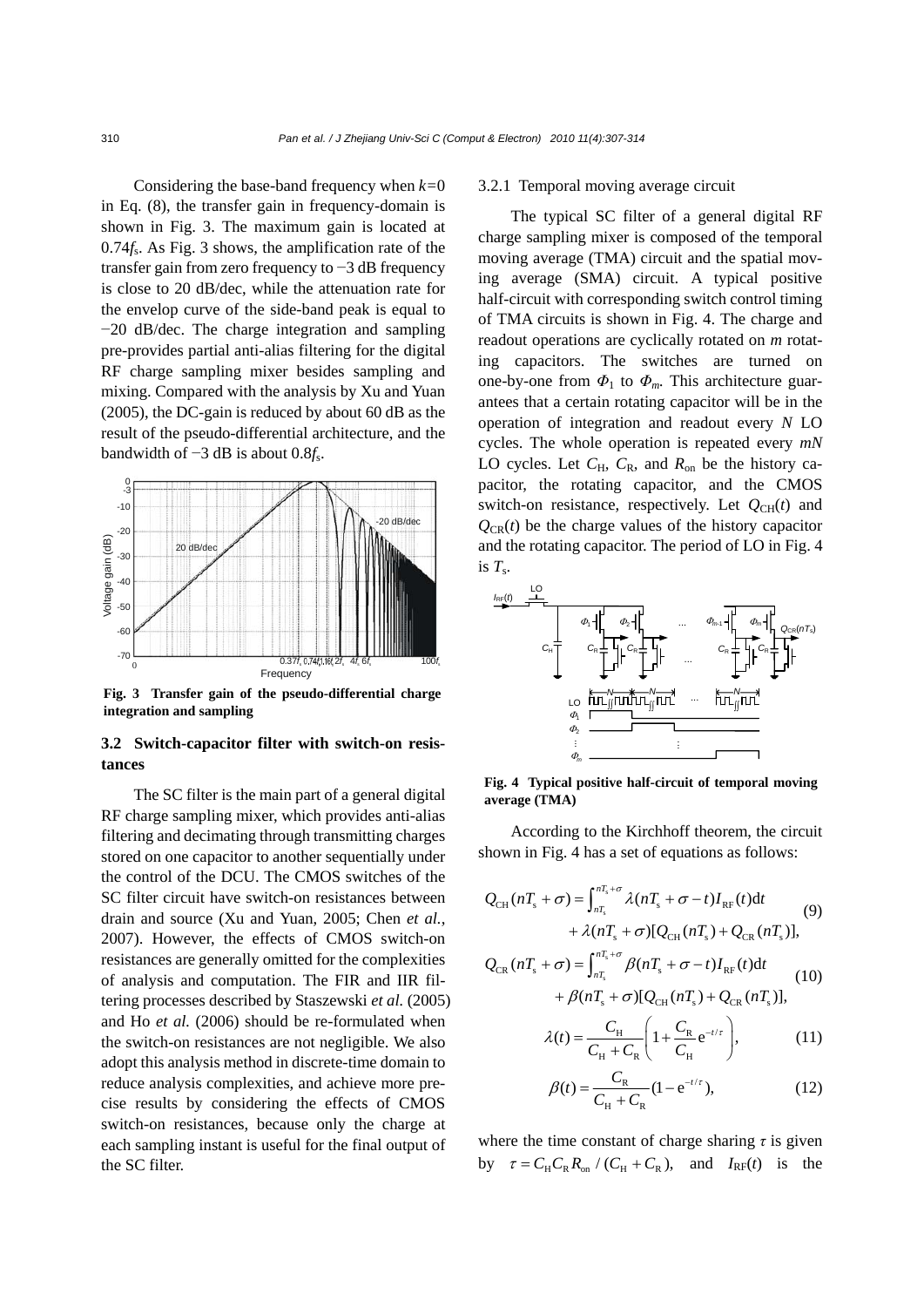received RF current. Let  $q_{CH}(t)$  and  $q_{CR}(t)$  be the charges accumulated on  $C_H$  and  $C_R$  during one sampling period, respectively. From Eqs. (9) and (10), they can be expressed as

$$
q_{\text{CH}}(nT_s + \sigma) = \int_{nT_s}^{nT_s + \sigma} \lambda(nT_s + \sigma - t) I_{\text{RF}}(t) dt, \quad (13)
$$

$$
q_{CR}(nT_s + \sigma) = \int_{nT_s}^{nT_s + \sigma} \beta(nT_s + \sigma - t) I_{RF}(t) dt. \quad (14)
$$

Because the charges stored on the capacitors are calculated at sampling instants, the accumulated charges during one sampling period, when  $\sigma = T_s/2$ , can be rewritten in frequency-domain as

$$
q_{\text{CH}}(f) = \sum_{k=-\infty}^{+\infty} I_{\text{RF}}(f - kf_s) H_{\lambda}(f - kf_s), \quad (15)
$$

$$
q_{CR}(f) = \sum_{k=-\infty}^{+\infty} I_{RF}(f - kf_s)H_{\beta}(f - kf_s), \qquad (16)
$$

where

$$
H_{\lambda}(f) = \frac{C_{\mathrm{H}}}{C_{\mathrm{H}} + C_{\mathrm{R}}} \left( h(f) + \frac{C_{\mathrm{R}}}{C_{\mathrm{H}}} h\left(f - \frac{\mathrm{j}}{2\pi\tau}\right) \right), (17)
$$

$$
H_{\beta}(f) = \frac{C_{\text{R}}}{C_{\text{H}} + C_{\text{R}}} \left( h(f) - h\left(f - \frac{\text{j}}{2\pi\tau} \right) \right), \qquad (18)
$$

$$
h(f) = \frac{1 - e^{-j2\pi f \sigma}}{j2\pi f}.
$$
\n(19)

Therefore, from Eqs. (9) and (10), the charges on the history capacitor and rotating capacitor of TMA in discrete-time domain is expressed as

$$
Q_{\text{CH}}(j) = \sum_{i=0}^{N-1} q_{\text{CH}}(j-i) + \lambda (NT_s) Q_{\text{CH}}(j-1), \quad (20)
$$

$$
Q_{CR}(j) = \sum_{i=0}^{N-1} q_{CR}(j-i) + \beta (NT_s) Q_{CH}(j-1). \quad (21)
$$

Considering the baseband frequency when *k*=0, the transfer gain of the typical TMA is

$$
H_{\text{TMA}}(f) = H_{\text{C}}(f)H_{\text{FIR-T}}(f)H_{\text{IIR-T}}(f),\tag{22}
$$

where

$$
H_{\rm C}(f) = e^{-j2\pi fNT_s} [\beta (NT_s)H_{\lambda}(f) - \lambda (NT_s)H_{\beta}(f)] + H_{\beta}(f), \tag{23}
$$

$$
H_{\text{FIR-T}}(f) = \frac{1 - e^{-j2\pi f N_s}}{1 - e^{-j2\pi f T_s}},
$$
\n(24)

$$
H_{\text{IR-T}}(f) = \frac{1}{1 - \lambda (NT_s) e^{-j2\pi jNT_s}}.
$$
 (25)

Obviously, the filtering of the typical TMA can be regarded as the cascade of the amendatory charge sampling, and FIR and IIR filtering.

### 3.2.2 Spatial moving average circuit

Fig. 5 shows the typical positive half-circuit SMA of a general charge sampling mixer. The input charge is cyclically integrated on *M* rotating capacitors after being cleared in a row every time *Ψ* is at a low level. When *Ψ* is at a high level, *M* rotating capacitors place their stored charges into the buffer capacitor together, under the control of IF. Analysis of this circuit in discrete-time domain is similar in principle to that of the TMA.



**Fig. 5 Typical positive half-circuit of spatial moving average (SMA)**

In Fig. 5,  $C_R$  and  $C_B$  indicate the rotating capacitor and the buffer capacitor, respectively. The equivalent rotating capacitor  $C_{MR} = MC_R$  represents the parallelism of  $M$  rotating capacitors. Let  $Q_{CR}(t)$ and  $Q_{CB}(t)$  be the charge values of  $C_{MR}$  and  $C_B$ , respectively. The period of IF in Fig. 5 is  $T_k$ . Similar to the TMA formulated as Eqs.  $(9)$ – $(19)$ , the charges on the equivalent rotating capacitor and buffer capacitor are

$$
Q_{\text{CR}}(j) = \chi(T_k / 2) \bigg( Q_{\text{CB}}(j-1) + \sum_{i=0}^{M-1} Q_{\text{CR}}(j-i) \bigg) + \nu(T_k / 2) \bigg( \sum_{i=0}^{M-1} Q_{\text{CR}}(j-i) - M Q_{\text{CB}}(j-1) \bigg),
$$
\n
$$
Q_{\text{CB}}(j) = \gamma(T_k / 2) \bigg( Q_{\text{CB}}(j-1) + \sum_{i=0}^{M-1} Q_{\text{CR}}(j-i) \bigg) + \nu(T_k / 2) \bigg( M Q_{\text{CB}}(j-1) - \sum_{i=0}^{M-1} Q_{\text{CR}}(j-i) \bigg),
$$
\n(27)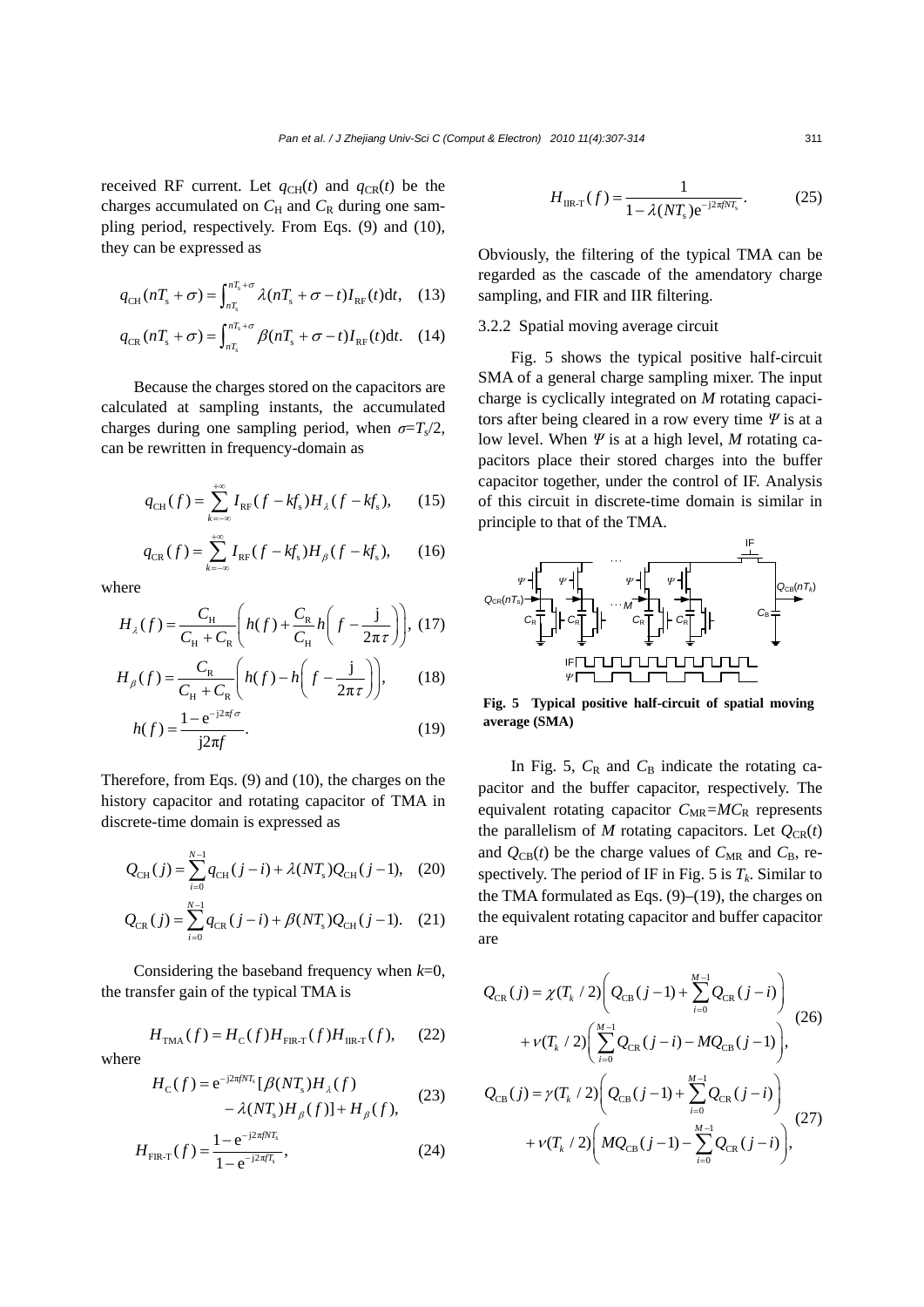$$
\chi(t) = \frac{MC_{\rm R}}{MC_{\rm R} + C_{\rm B}} \left(1 - \frac{C_{\rm R} - C_{\rm B}}{C_{\rm R}(M+1)} e^{-t/\mu}\right),\tag{28}
$$

$$
M_{\rm C_R} + C_{\rm B} \left( 1 - \frac{K_{\rm R} (M + 1)}{C_{\rm R} (M + 1)} \right)
$$
  

$$
\gamma(t) = \frac{C_{\rm B}}{M_{\rm C_R} + C_{\rm B}} \left( 1 - \frac{M (C_{\rm B} - C_{\rm R})}{C_{\rm B} (M + 1)} e^{-t/\mu} \right), (29)
$$
  

$$
\gamma(t) = \frac{1}{M + 1} e^{-t/\mu}, (30)
$$

where the time constant  $\mu = \frac{(M + 1)C_B C_R A_{on}}{1.5}$  $_{R}$  +  $C_{B}$  $\frac{(M+1)C_{\rm B}C_{\rm R}R_{\rm on}}{M}$  $\mu = \frac{(M+1)C_{\rm B}C_1}{MC_{\rm R} + C}$ 

Therefore, the transfer gain of the typical SMA, which can be considered as the cascade FIR and IIR filtering, is

$$
H_{\text{SMA}}(f) = H_{\text{FIR-S}}(f)H_{\text{IR-S}}(f),\tag{31}
$$

$$
H_{\rm FIR\text{-}S}(f) = \frac{1 - e^{-j2\pi f_k}}{1 - e^{-j2\pi f_k/M}},
$$
\n(32)

$$
H_{\text{IIR-S}}(f) = \frac{\gamma(T_k / 2) - \nu(T_k / 2)}{1 - (\gamma(T_k / 2) + M \nu(T_k / 2)) e^{-j2\pi f T_k}}.
$$
(33)

## **3.3 Transfer gain for a typical digital RF charge sampling mixer**

The typical digital RF mixer proposed by Muhammad *et al.* (2005) and Staszewski *et al.* (2005) can be divided into three parts (Fig. 6). During a sampling period of  $C_B$ , every  $C_R$  needs to be charged, read out and reset in sequence. Therefore, we have  $T_k = MNT_s$ . Using the discrete-time analysis method, the complete unfolded transfer function for this mixer can be derived from Eqs. (7) and (8) for pseudo-differential structure, Eqs. (22)–(25) for TMA, and Eqs. (31)–(33) for SMA.

Let  $g_m$ =30 ms and  $f_s$ =2.4 GHz. Fig. 7 shows the complete unfolded transfer gains in three different cases calculated from the formulae derived above, using the discrete-time approach. In case 1, the capacitors are  $C_H$ =15.425 pF,  $C_R$ =0.5 pF,  $C_B$ =13.925 pF, and the switch-on resistances are negligible. In this case, the half-circuit transfer gain, excluding the pseudo-differential effect, is the same as that presented by Ho *et al.* (2006). In cases 2 and 3, the capacitors and switch-on resistances are  $C_H$ =15.425 pF, *C*<sub>R</sub>=0.5 pF, *C*<sub>B</sub>=13.925 pF, *R*<sub>on</sub>=1 kΩ, and *C*<sub>H</sub>=20 pF,  $C_R$ =1 pF,  $C_R$ =17 pF,  $R_{on}$ =2 k $\Omega$ , respectively. Because of the switch-on resistances, the time constant *τ* and *μ* are not equal to zero in these two cases. As Fig. 7 shows, the transfer gains located at the center frequency 2.4 GHz are 42.10 dB and 36.08 dB in case 1 and case 2, respectively. The transfer gains of 3 MHz away from the center frequency 2.4 GHz are



**Fig. 6 Signal processing of a typical digital RF mixer** 

312 *Pan et al. / J Zhejiang Univ-Sci C (Comput & Electron) 2010 11(4):307-314*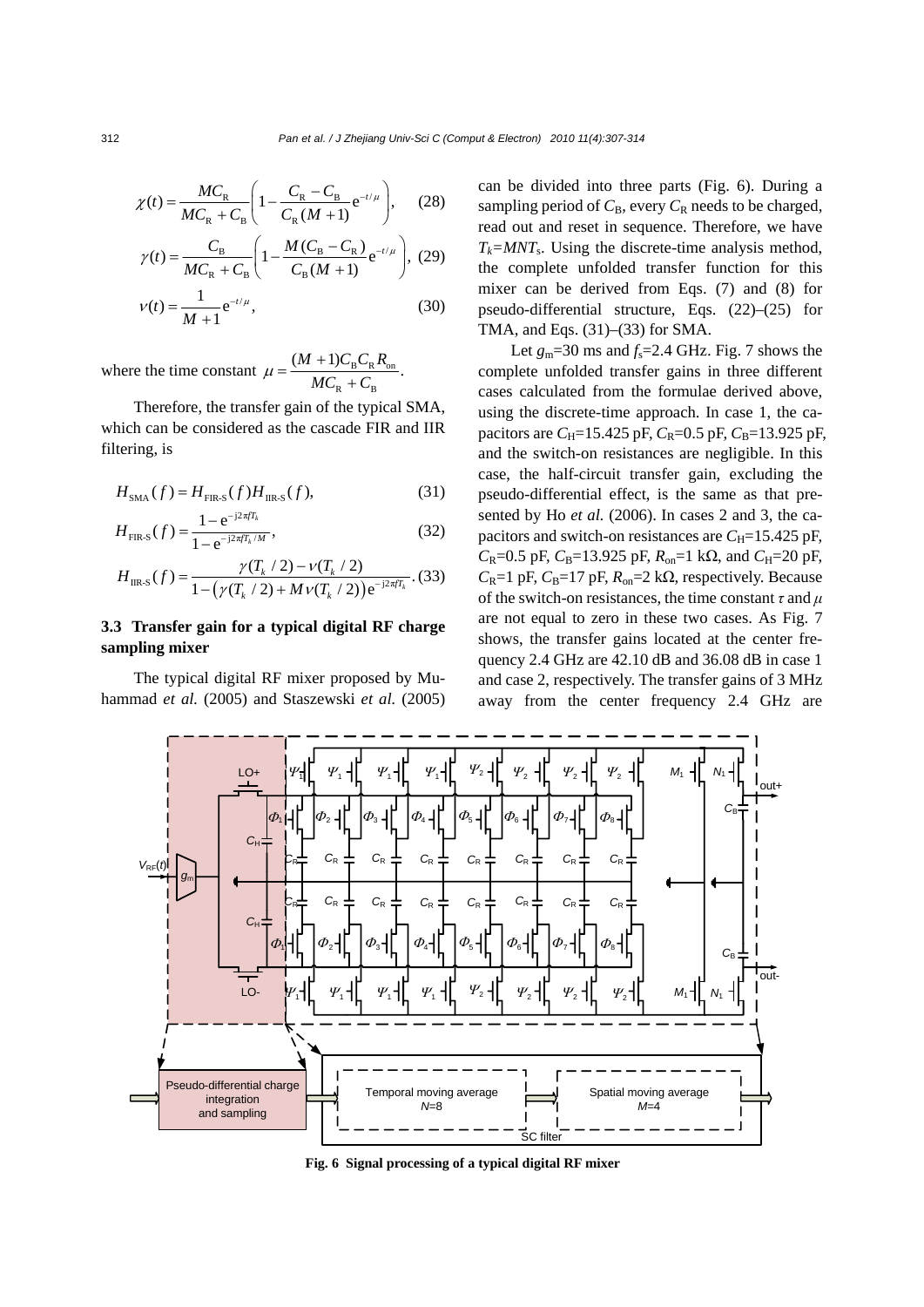attenuated to 28.26 dB and 22.95 dB in cases 1 and 2, respectively. The calculation results suggest that the larger the time constants are, the more the transfer gains are reduced. Therefore, CMOS switch-on resistances need to be considered when analyzing the transfer gains. Because of the pseudo-differential structure, DC gains are reduced to −20 dB effectively while the transfer gain located at around the carrier frequency remains unchanged.



**Fig. 7 Unfolded transfer gains of a typical digital RF mixer in three different cases using the discrete-time analysis method**

## **4 Circuit-level simulation and analysis**

The charge values in the equations formulated above using the discrete-time analysis method carry enough information to analyze a digital RF circuit. In order to verify the approach further, we implemented a circuit-level simulation for the typical digital RF charge sampling mixer in continuous-time domain. A circuit-level model for the mixer is established in Cadence SpectreRF. A group of multi-phase and multi-frequency clocks for controlling switches are described by Verilog-A language. Because of the switch-on resistances, the time constants *τ* and *μ* are increased with the augmentation of the capacitors and switch-on resistances. Fig. 8 shows the voltages on the history capacitor and the rotating capacitor in transient time in cases 2 and 3 when the received carrier frequency is 2.401 GHz. In IIR filtering, the charge reserved on the history capacitor in the last interval will be transferred partially to the connected rotating capacitor in the current interval. The time needed to finish the charge sharing process between the history capacitor and the rotating capacitor is dependent on the time constants. The charge shared from the history capacitor by the rotating capacitor in Fig. 8b is less than that in Fig. 8a because of the larger time constant.



**Fig. 8 Transient response of the voltages on the history capacitor and a certain rotating capacitor in case 2 (a) and case 3 (b)** 

The circuit-level simulation utilizes RForiented simulation algorithms in SpectrRF. The unfolded transfer gains can be obtained by combining the PSS (periodic steady-state analysis) and the PXF (periodic transfer function analysis) after solving the hidden state problem (Kundert, 2003; Kundert and Zinke, 2004) of Verilog-A in SpectrRF environment. Fig. 9 shows the unfolded transfer gains from 2025 MHz to 2625 MHz in both case 2 and case 3. The transfer gains in baseband are restrained to below −80 dB because of the pseudo-differential structure. Comparison of Fig. 9 and Fig. 8 shows that the calculation results from the discrete-time analysis approach and the circuit-level simulation results match well in both zeroes and poles. They have the same capabilities at frequency spectrum removal and anti-alias filtering. Therefore, the approach presented above and corresponding formulae can be used to evaluate different structures and transfer functions of